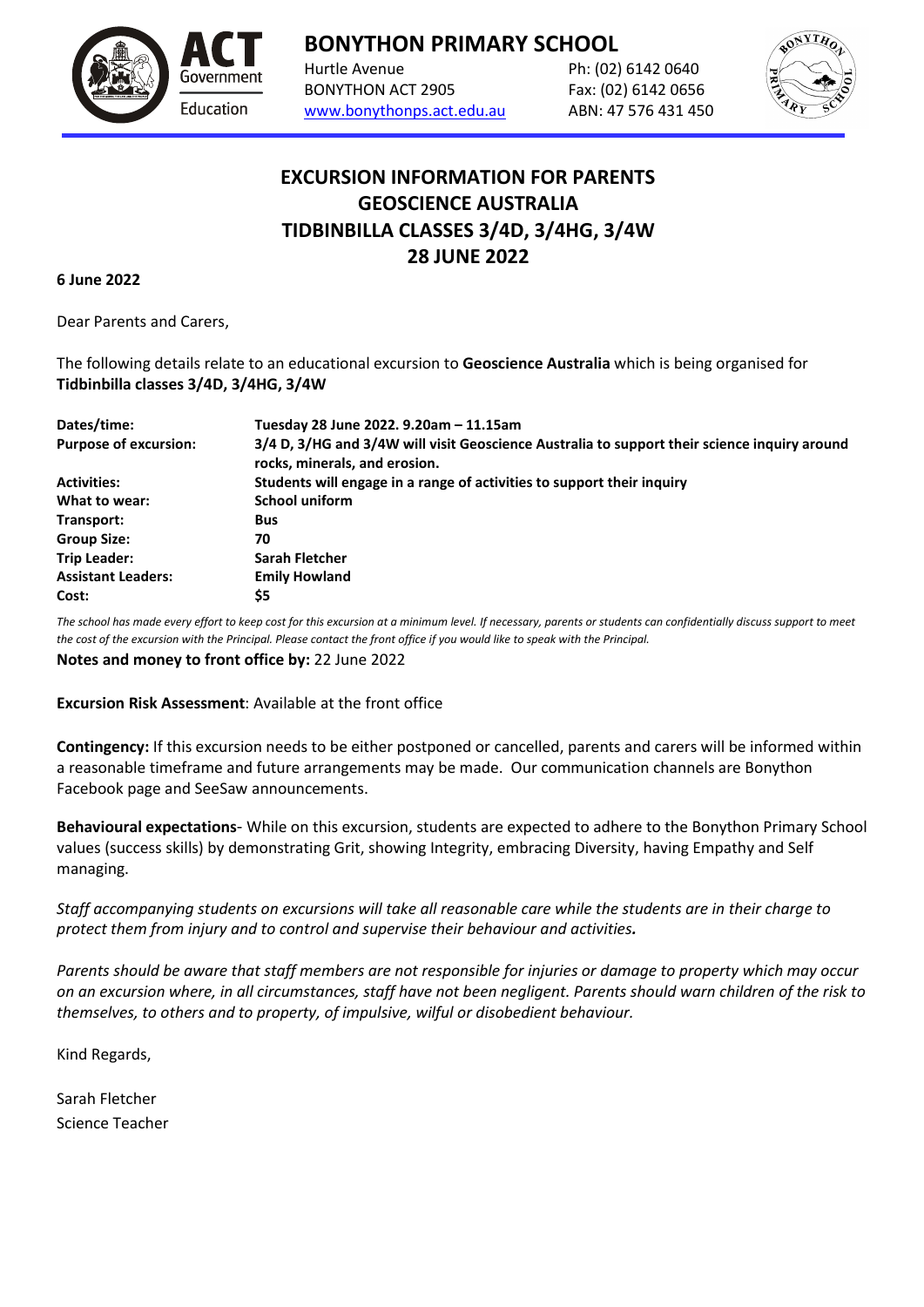## **EXCURSION PERMISSION NOTE FOR PARENTS GEOSCIENCE AUSTRALIA TIDBINBILLA CLASSES 3/4D, 3/4HG, 3/4W 28 JUNE 2022**

I give permission for my child \_\_\_\_\_\_\_\_\_\_\_\_\_\_\_\_\_\_\_\_\_\_\_\_\_\_\_\_\_\_\_\_ in class \_\_\_\_\_\_\_\_ to attend the Bonython Primary School excursion to **Geoscience Australia** on 28 June 2022 travelling by bus and other details as outlined in the Excursion Information for Parents (including contingency plans). I agree that in the event of the excursion being postponed my child can attend on a revised date.

*I agree to my child participating in the activities associated with this excursion mentioned previously. I have discussed with my child the need for expected behaviour on this excursion. I authorise the school to make arrangements for the welfare of my child (including medical or surgical treatment) in an emergency and I agree to meet the associated costs. I have provided to the school all medical information relevant to my child attending this excursion.*

*I agree that my child will be under the authority of the school for the duration of the excursion and that the school is authorised to*  return my child to school or home at my expense if the school considers that circumstances warrant such action. I give permission for *my child to travel by private car, driven by a staff member or parent, in an emergency.* 

The [Medical Information and consent](https://www.education.act.gov.au/publications_and_policies/implementation-documents/school-and-corporate-policies/school-activities/excursions/excursions-policy/attachment-4-medical-information-and-consent-form) form only needs to be completed once/year prior to the first excursion unless there are changes to the details on this form. Are there any changes to this form?

Yes  $\Box$  No  $\Box$ 

| If yes, an updated Medical Information and Consent Form is required to be completed (available through the front |  |
|------------------------------------------------------------------------------------------------------------------|--|
| office).                                                                                                         |  |

Will your child require medication to be administered during the excursion (e.g. allergy medication, pain relief)?

Yes  $\Box$  No  $\Box$ 

If yes, please complete a *Medication Authorisation and Administration Record* (available through the front office).

Is there any additional information you need to provide to support your child's participation in this excursion?

Yes  $\Box$  No  $\Box$ 

If yes, please provide these details

| Please provide the following information:                    |  |
|--------------------------------------------------------------|--|
|                                                              |  |
|                                                              |  |
|                                                              |  |
|                                                              |  |
| Parents are responsible for ambulance costs outside the ACT. |  |
|                                                              |  |
|                                                              |  |